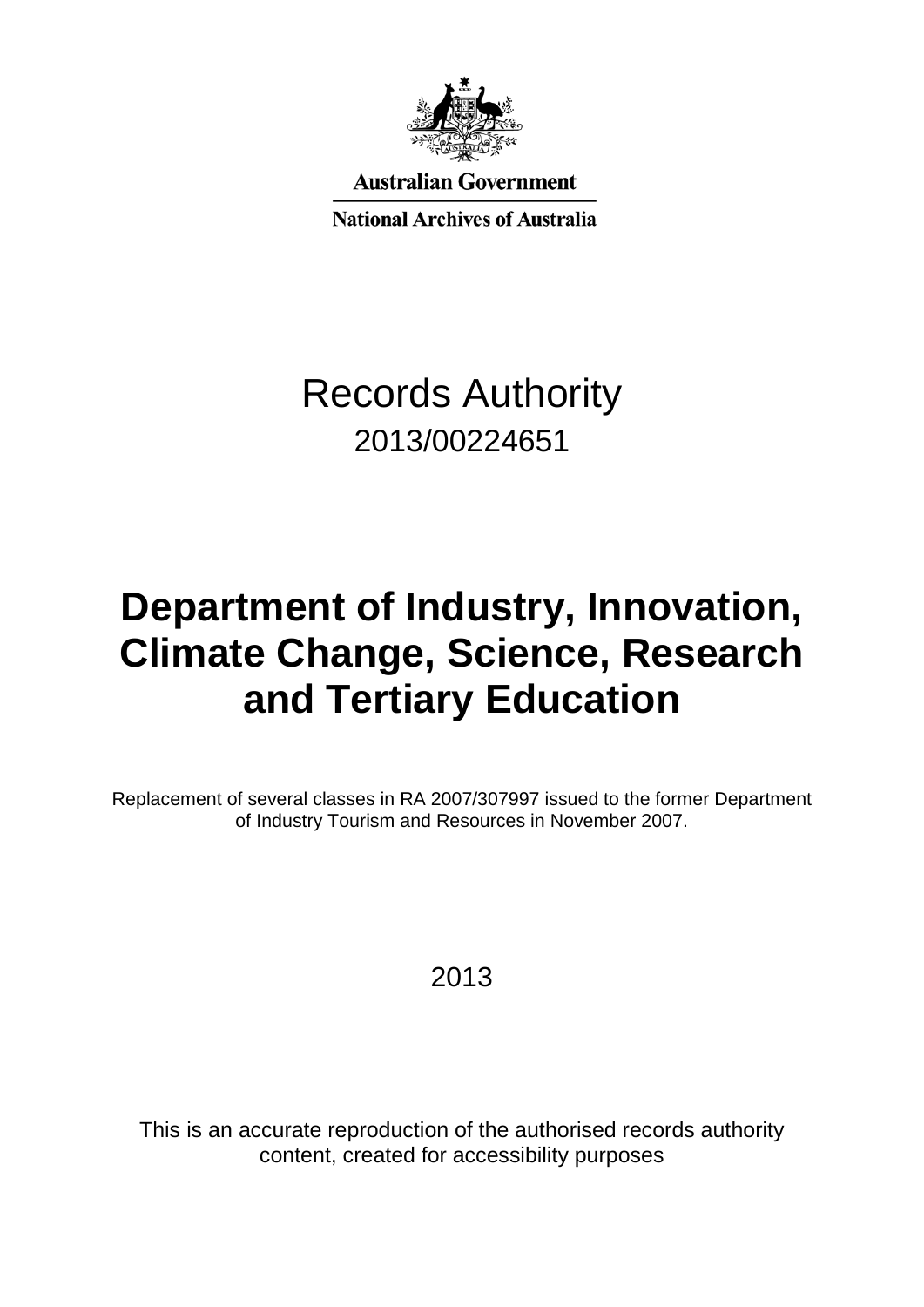### **CONTENTS**

| $\sim$ 3 |
|----------|
|          |
|          |
|          |
|          |
|          |
|          |
| 10       |
| 11       |

© Commonwealth of Australia 2013

This work is copyright. Apart from any use as permitted under the *Copyright Act 1968,* no part may be reproduced by any process without prior written permission from the National Archives of Australia. Requests and inquiries concerning reproduction and rights should be directed to the Publications Manager, National Archives of Australia, PO Box 7425, Canberra Business Centre ACT 2610, Australia.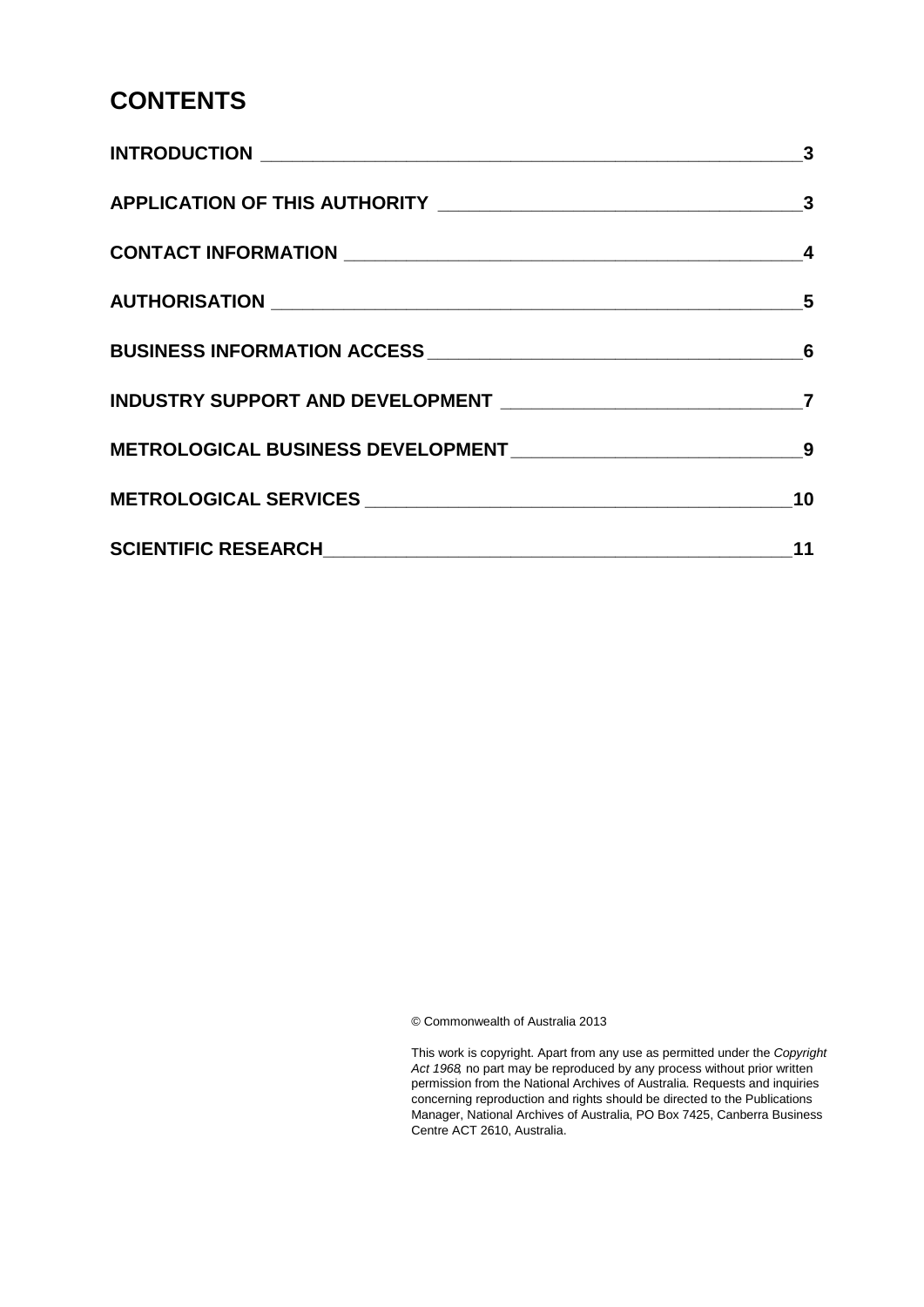### <span id="page-2-0"></span>**INTRODUCTION**

The Department of Industry, Innovation, Climate Change, Science, Research and Tertiary Education and the National Archives of Australia have developed this Records Authority to set out the requirements for keeping or destroying specific records for the core business areas of Business Information Access, Industry Support and Development, Metrological Business Development, Metrological Services, and Scientific Research. It represents a significant commitment on behalf of the Department of Industry, Innovation, Climate Change, Science, Research and Tertiary Education to understand, create and manage the records of its activities.

This Authority is based on the identification and analysis of the business of the Department of Industry, Innovation, Climate Change, Science, Research and Tertiary Education. It takes into account the agency's legal and organisational records management requirements, and the interests of stakeholders, the agency and the National Archives of Australia.

The Authority sets out those records that need to be retained as national archives and specifies the minimum length of time that temporary records need to be kept. This Authority gives the Department of Industry, Innovation, Climate Change, Science, Research and Tertiary Education permission under the *Archives Act 1983*, for the destruction of the temporary records described after the minimum retention period has expired. Retention periods for these temporary records are based on: an assessment of business needs; broader organisational accountability requirements; and community expectations, and are approved by the National Archives of Australia on the basis of information provided by the agency.

As changes in circumstances may affect future records management requirements, the periodic review of this Authority is recommended. All amendments must be approved by the National Archives.

### <span id="page-2-1"></span>**APPLICATION OF THIS AUTHORITY**

- 1. This Authority supersedes several classes in Records Authority RA 2007/307997 issued to the former department of Industry Tourism and Resources in November 2007. Classes 17766, 17914, 17938, 18164, 18168, 18180 and 18432 cannot be used after the date of issue of this authority.
- **2.** This Authority is to be used to determine how long records must be kept. Records are matched to the relevant core business and records class in the Authority:
	- where the minimum retention period has expired and the records are not needed for agency business they should be destroyed as authorised in this Authority;
	- records that have not reached the minimum retention period must be kept until they do; and
	- records that are identified as Retain as National Archives (RNA) are to be transferred to the National Archives of Australia for preservation.
- 3. This Authority should be used in conjunction with general records authorities such as:
	- the Administrative Functions Disposal Authority (AFDA) and/or AFDA Express issued by the National Archives to cover business processes and records common to Australian Government agencies; and
	- General Records Authority (31) for source (including original) records that have been copied, converted or migrated.
- 4. The Normal Administrative Practice (NAP) provision of the *Archives Act 1983* gives agencies permission to destroy certain records without formal authorisation. This usually occurs where records are duplicated, facilitative or for short-term use only. NAP does not replace arrangements agreed to in this Authority but can be used as a tool to assist in identifying records for destruction together with an agency's Records Authority or Authorities, and with AFDA and AFDA Express. The National Archives recommends that agencies develop and implement a Normal Administrative Practice policy. Advice and guidance on destroying records as a normal administrative practice and on how to develop an agency NAP policy is available from the National Archives' website at **[www.naa.gov.au](http://www.naa.gov.au/)**.
- 5. Records that are reasonably likely to be needed as evidence in a current or future judicial proceeding or are subject to a request for access under the *Archives Act 1983,* the *Freedom of Information Act 1982* or any other relevant Act must not be destroyed until the action has been completed.
- 6. Records subject to a disposal freeze must not be destroyed until the freeze has been lifted. Further information about disposal freezes and whether they affect the application of this Authority is available from the National Archives website at **[www.naa.gov.au](http://www.naa.gov.au/)**.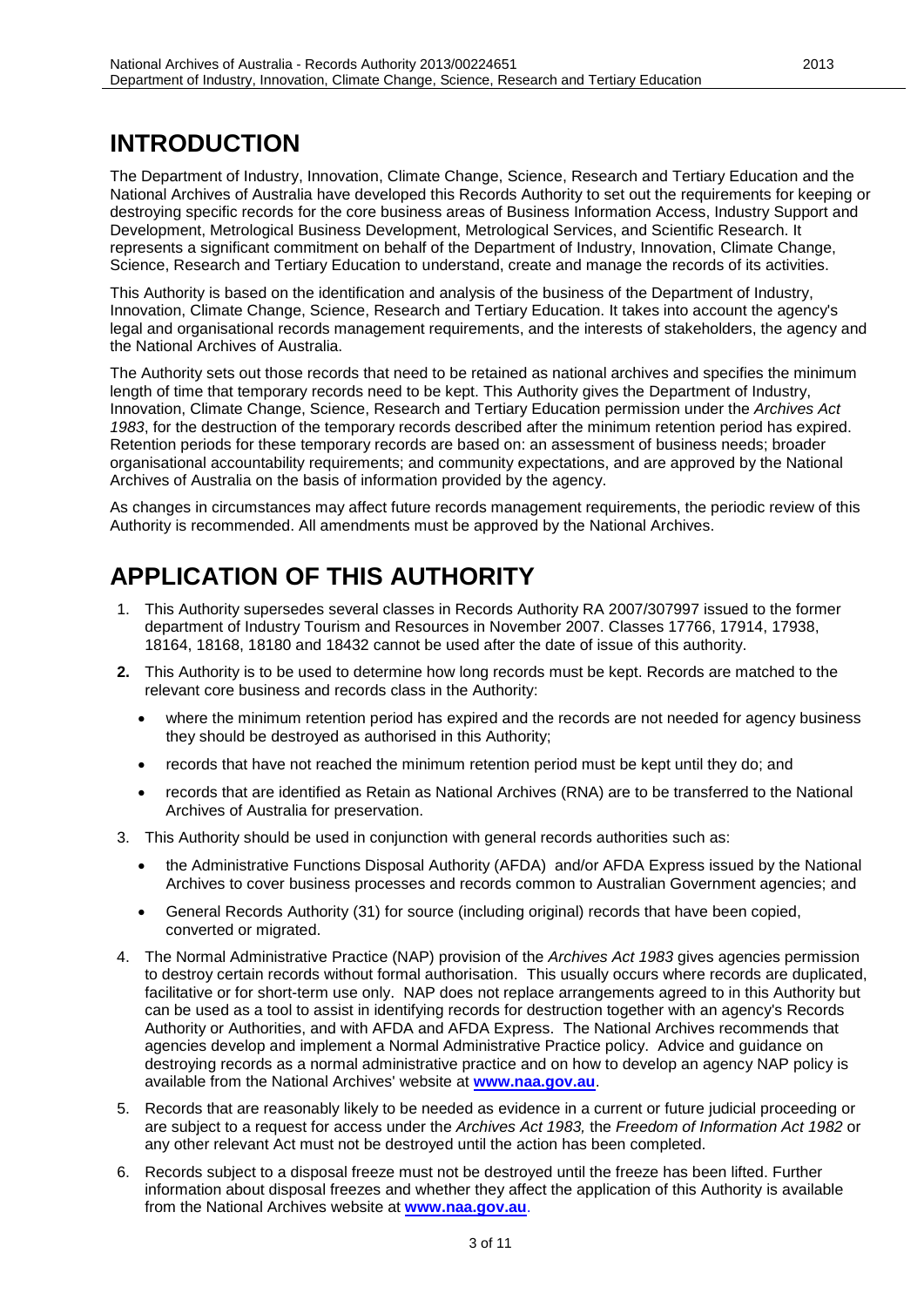- 7. Where the method of recording information changes (for example from a manual system to an electronic system, or when information is migrated from one system to a new system) this authority can still be applied, providing the records document the same core business. The information must be accessible for the period of time prescribed in this Authority. The Department of Industry, Innovation, Climate Change, Science, Research and Tertiary Education will need to maintain continuing access to the information, including digital information, for the periods prescribed in this records authority or until the information is transferred into the custody of the National Archives.
- 8. In general, retention requirements indicate a minimum period for retention. The Department of Industry, Innovation, Climate Change, Science, Research and Tertiary Education may extend minimum retention periods if it considers that there is an administrative need to do so, without further reference to the National Archives. Where the Department of Industry, Innovation, Climate Change, Science, Research and Tertiary Education believes that its accountability will be substantially compromised because a retention period or periods are not adequate, it should contact the National Archives for review of the retention period.
- 9. Records coming within 'Retain as national archives' classes in this Authority have been determined to be part of the archival resources of the Commonwealth under section 3C of the *Archives Act 1983*. The determination of Commonwealth records as archival resources of the Commonwealth obliges agencies to transfer the records to the National Archives when they cease to be current and, in any event, within 15 years of the records coming into existence, under section 27 of the *Archives Act 1983*.
- 10. Records in the care of agencies should be appropriately stored, managed and preserved. Agencies need to meet this obligation to ensure that the records remain authentic and accessible over time. Under section 31 of the *Archives Act 1983*, access arrangements are required for records that become available for public access including those records that remain in agency custody.
- 11. Appropriate arrangements should be made with the National Archives when records are to be transferred into custody. The National Archives accepts for transfer only those records designated as national archives.
- 12. Advice on how to use this Authority is available from the Department of Industry, Innovation, Climate Change, Science, Research and Tertiary Education records manager. If there are problems with the application of the Authority that cannot be resolved, please contact the National Archives.

### <span id="page-3-0"></span>**CONTACT INFORMATION**

For assistance with this authority or for advice on other records management matters, please contact National Archives' Agency Service Centre.

Queen Victoria Terrace Tel: (02) 6212 3610 Parkes ACT 2600 **Fax:** (02) 6212 3989 PO Box 7425 Email: **[recordkeeping@naa.gov.au](mailto:recordkeeping@naa.gov.au)** Canberra Business Centre ACT 2610 Website: **[www.naa.gov.au](http://www.naa.gov.au/)**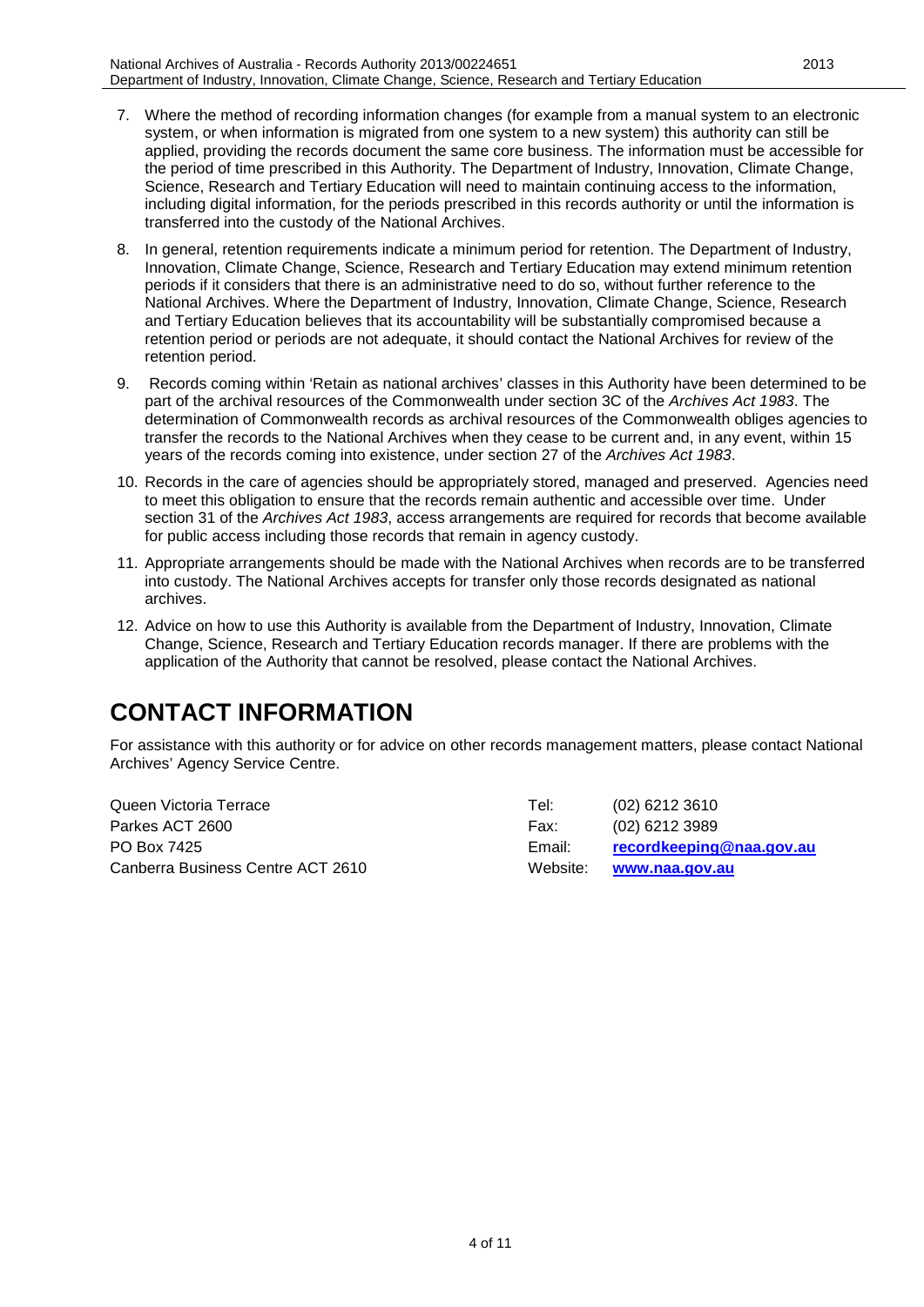### <span id="page-4-0"></span>**AUTHORISATION**

#### **RECORDS AUTHORITY 2013/00224651**

| Person to whom notice of<br>authorisation is given: | Dr Don Russell<br>The Secretary<br>Department of Industry, Innovation, Climate Change,<br>Science, Research and Tertiary Education<br>GPO Box 9839<br>Canberra ACT 2601 |
|-----------------------------------------------------|-------------------------------------------------------------------------------------------------------------------------------------------------------------------------|
|                                                     |                                                                                                                                                                         |

| <b>Purpose:</b>     | Authorises arrangements for the disposal of records in accordance with<br>Section 24(2)(b) of the Archives Act 1983.                                                                                |
|---------------------|-----------------------------------------------------------------------------------------------------------------------------------------------------------------------------------------------------|
|                     | Determines records classed as 'Retain as national archives' in this<br>Records Authority to be part of the archival resources of the<br>Commonwealth under section 3C of the Archives Act 1983.     |
|                     |                                                                                                                                                                                                     |
| <b>Application:</b> | Specific core business records relating to: Business Information<br>Access; Industry Support and Development; Metrological Business<br>Development; Metrological Services; and Scientific Research. |
|                     |                                                                                                                                                                                                     |

This authority gives permission for the destruction, retention or transfer to the National Archives of Australia of the records described. This authority will apply only with the consent of the agency currently responsible for the business documented in the records described.

David Fricker 17 June 2013

**Authorised by Date of issue:**

Director-General National Archives of Australia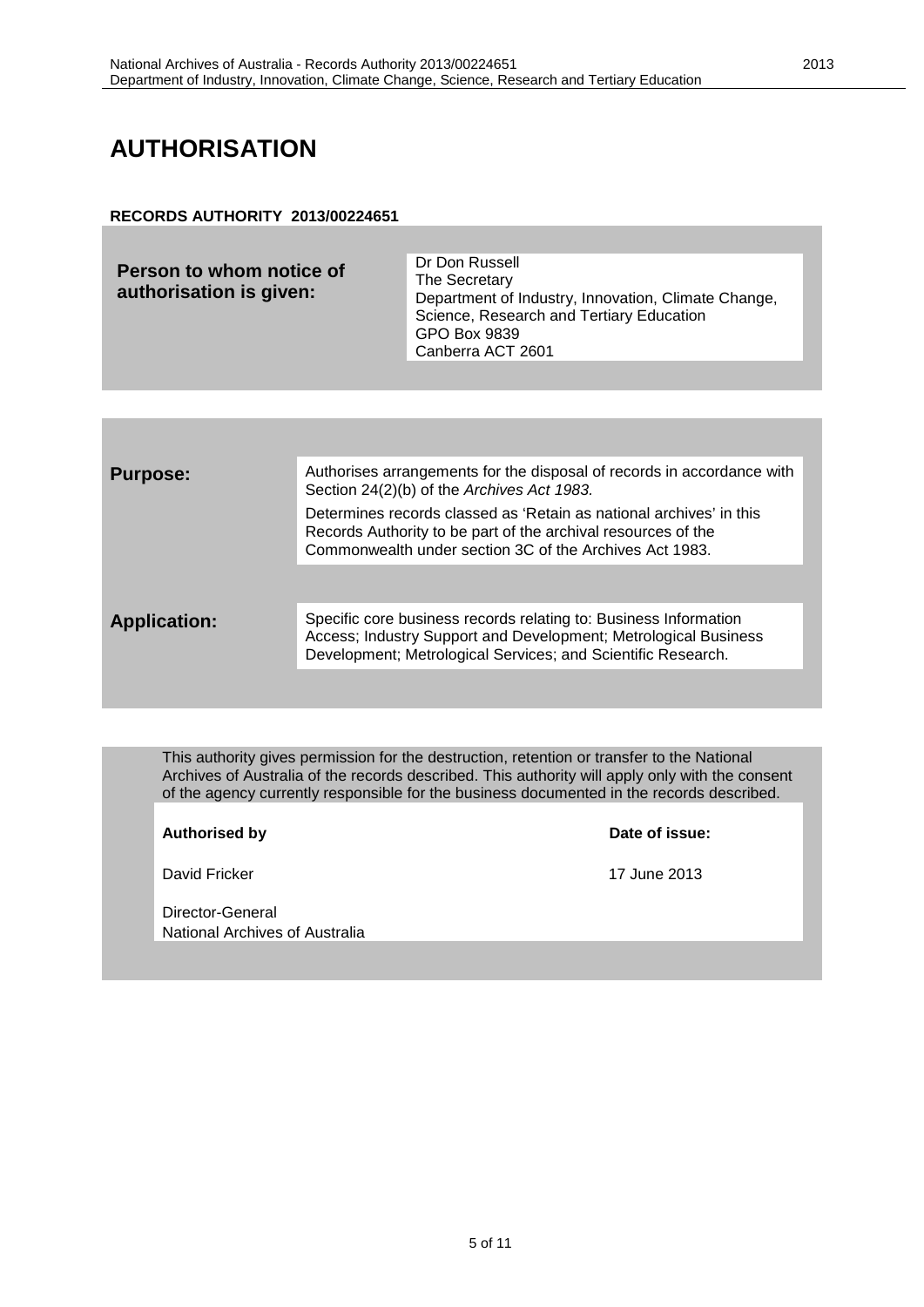### <span id="page-5-0"></span>**BUSINESS INFORMATION ACCESS**

The function of facilitating and providing Australian businesses with a single point of access to aggregated information from all levels of Government in Australia to assist them to plan, start and run their businesses. Includes access through online services; the aggregation and syndication of content; the development and management of websites; liaison and consultation with industry; and marketing.

*For the technical elements related to this function and other Departmental online strategies and processes, including website security management, use TECHNOLOGY & TELECOMMUNICATIONS.*

*For the development of industry programs, use INDUSTRY SUPPORT AND DEVELOPMENT – Program Development.*

| Class no | <b>Description of records</b>                                                                                                                                                                                                                                                                                                | <b>Disposal</b><br>action                                                                    |
|----------|------------------------------------------------------------------------------------------------------------------------------------------------------------------------------------------------------------------------------------------------------------------------------------------------------------------------------|----------------------------------------------------------------------------------------------|
| 61316    | Records documenting the provision of information services for external<br>clients, such as those concerning regulatory compliance obligations of<br>businesses, via the agency's managed website. Includes user search<br>queries, result sets, transactional summaries, packaged information and<br>client account details. | Destroy 15<br>years after<br>last action                                                     |
|          | For the negotiation and establishment of agreements with various<br>jurisdictional stakeholders; and records documenting other aspects of<br>government website management, use BUSINESS INFORMATION<br>ACCESS.                                                                                                              |                                                                                              |
|          | For records documenting the management of system audit trails and logs,<br>use AFDA/AFDA Express TECHNOLOGY & TELECOMMUNICATIONS.                                                                                                                                                                                            |                                                                                              |
|          | For the capture of published website pages and management of copyright,<br>use AFDA/AFDA Express PUBLICATION.                                                                                                                                                                                                                |                                                                                              |
|          | For legal advice concerning the business information access issues, use<br>AFDA/AFDA Express LEGAL SERVICES.                                                                                                                                                                                                                 |                                                                                              |
| 61317    | Final reports documenting the outcomes of analysis and assessment of<br>potential or existing business information access programs and services.                                                                                                                                                                             | Destroy 10<br>Years after<br>program or<br>service<br>terminates, or<br>does not<br>proceed. |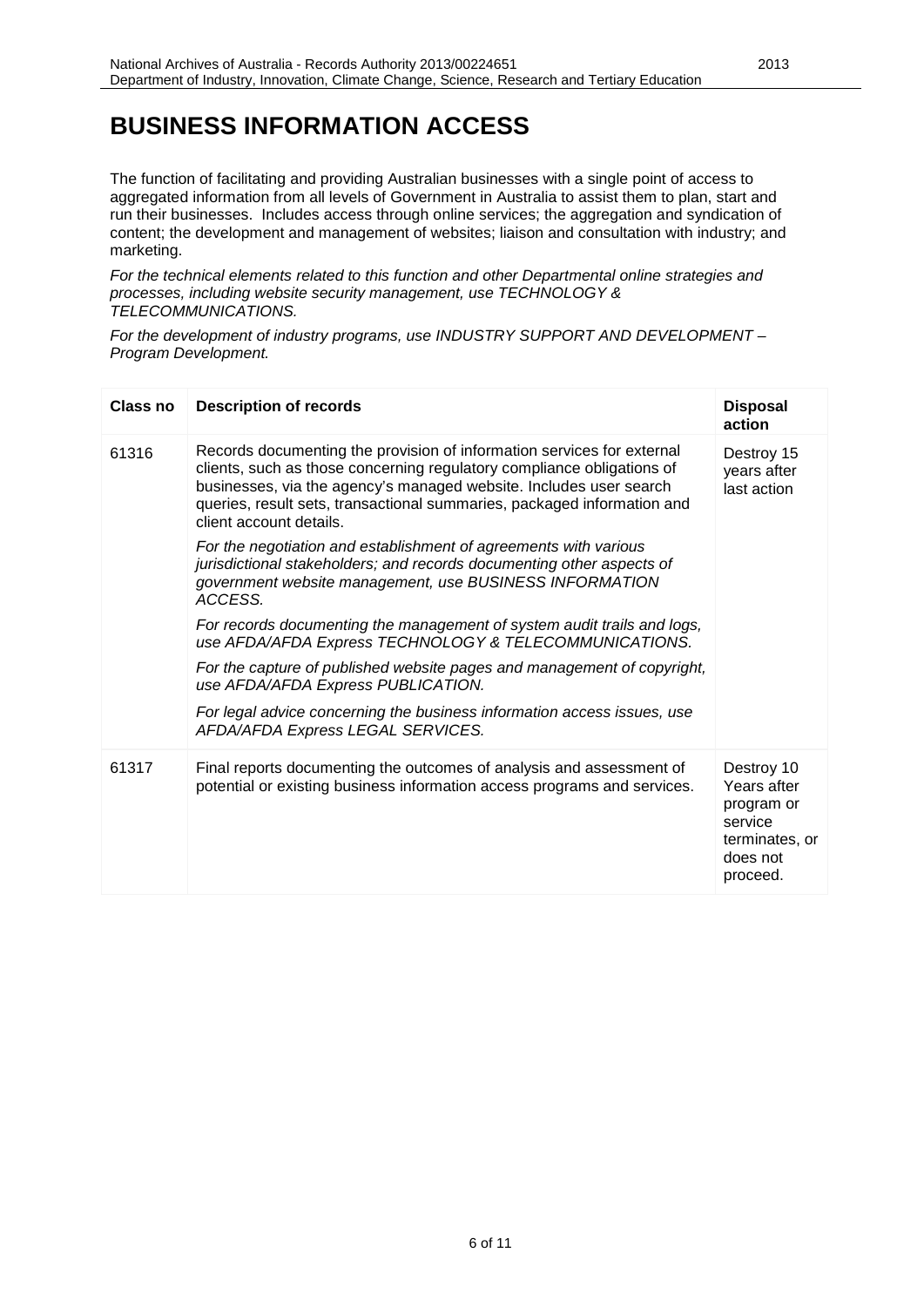### <span id="page-6-0"></span>**INDUSTRY SUPPORT AND DEVELOPMENT**

The function of formulating policy to regulate and support the private sector, including small business. Includes the development of strategies to foster innovation and growth in business and industry and the provision of assistance to industry through a range of measures including advisory services, entitlements, grants, funding and subsidies. Also includes industry development, industry assistance schemes, small business services, business sponsorship, regulatory reform and collaboration with industry and government bodies within Australia and overseas.

*For the implementation and administration of the Australian Government's tourism policy, including the provision of advice and assistance to Australia's tourism industry and international liaison, use TOURISM.*

*For the development and regulation of energy and mineral resources, including fossil fuels and electricity, and the establishment of international energy and mineral related agreements, use ENERGY AND MINERAL RESOURCES.*

*For the development of foreign investment strategies, policies and programs, use FOREIGN INVESTMENT ATTRACTION.*

| Class no | <b>Description of records</b>                                                                                                                                                                                                                                                                         | <b>Disposal</b><br>action                                                                      |
|----------|-------------------------------------------------------------------------------------------------------------------------------------------------------------------------------------------------------------------------------------------------------------------------------------------------------|------------------------------------------------------------------------------------------------|
| 61319    | Records setting legal and decision-making precedence in relation to industry<br>entitlements. Includes assessments and certificates issued by the decision-<br>making body to the taxation commission to deny a research and development<br>deduction previously claimed by a company.                | Retain as<br>national<br>archives                                                              |
|          | For precedent-setting legal advice related to the process, use the former<br>Department of Industry, Tourism and Resources Records Authority (2007)<br>class 18283.                                                                                                                                   |                                                                                                |
|          | For records of the membership and meetings of the research and<br>development board, use General Records Authority (GRA) 27 Advisory<br>Bodies.                                                                                                                                                       |                                                                                                |
|          | For advice related to the process, use the former Department of Industry and<br>Tourism and Resources Records Authority (2007) class 18283.                                                                                                                                                           |                                                                                                |
|          | For records of routine legal nature, use LEGAL SERVICES.                                                                                                                                                                                                                                              |                                                                                                |
| 61320    | Records documenting research and development tax concession cases<br>administered by the agency from 1986 until 1 July 2011, under the former<br>R&D Tax Concession Program. Includes:<br>• initial inquiry correspondence and advice regarding concessions;<br>• meeting notes;<br>• correspondence; | Retain in<br>accordance<br>with<br>applicable<br>taxation law,<br>or destroy 15<br>years after |
|          | • applications;                                                                                                                                                                                                                                                                                       | action<br>completed,                                                                           |
|          | • supporting documents;<br>• certificates;                                                                                                                                                                                                                                                            | whichever is<br>longer                                                                         |
|          | · authorisations;                                                                                                                                                                                                                                                                                     |                                                                                                |
|          | • notifications;                                                                                                                                                                                                                                                                                      |                                                                                                |
|          | • reviews of decisions; and                                                                                                                                                                                                                                                                           |                                                                                                |
|          | • compliance monitoring data and reports.                                                                                                                                                                                                                                                             |                                                                                                |
|          | Excludes statutory assessments and certificates covered by class 61319, and<br>industry entitlement related records covered by classes 18316, 18433 and<br>18349.                                                                                                                                     |                                                                                                |
|          |                                                                                                                                                                                                                                                                                                       |                                                                                                |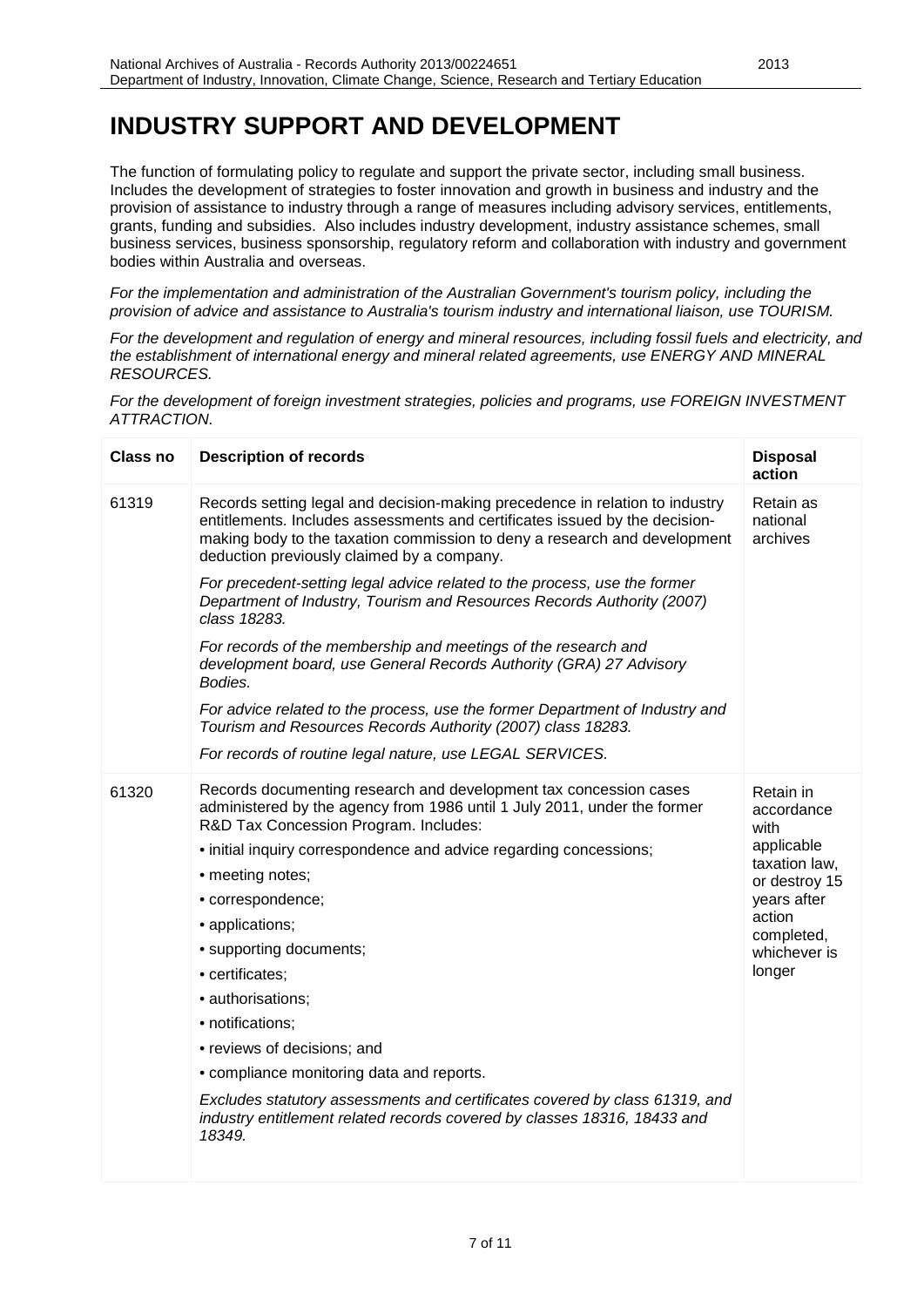### **INDUSTRY SUPPORT AND DEVELOPMENT**

| <b>Class no</b> | <b>Description of records</b>                                                                                                                                                                                  | <b>Disposal</b><br>action               |
|-----------------|----------------------------------------------------------------------------------------------------------------------------------------------------------------------------------------------------------------|-----------------------------------------|
| 61321           | Records documenting case records covering the receipt, assessment,<br>amendment and revocation of industry entitlements such as tax incentives,<br>tariff/customs duty concessions and duty credits. Includes: | Destroy 7<br>years after<br>last action |
|                 | • initial inquiry correspondence and advice regarding industry entitlements;                                                                                                                                   |                                         |
|                 | • meeting notes;                                                                                                                                                                                               |                                         |
|                 | · correspondence;                                                                                                                                                                                              |                                         |
|                 | • applications;                                                                                                                                                                                                |                                         |
|                 | • supporting documents;                                                                                                                                                                                        |                                         |
|                 | • assessment reports and recommendations (includes successful and<br>unsuccessful applications);                                                                                                               |                                         |
|                 | • certificates:                                                                                                                                                                                                |                                         |
|                 | · authorisations;                                                                                                                                                                                              |                                         |
|                 | • notifications;                                                                                                                                                                                               |                                         |
|                 | • records of entitlements; and                                                                                                                                                                                 |                                         |
|                 | • compliance monitoring data and reports.                                                                                                                                                                      |                                         |
|                 | Excludes those records covered by classes 61319 and 61320, and industry<br>entitlement related records covered by classes 18316, 18433, 18349.                                                                 |                                         |
|                 | For high economic value venture capital cases, use class 18316.                                                                                                                                                |                                         |
| 61318           | Records documenting:                                                                                                                                                                                           | Destroy 7                               |
|                 | • the agency's provision of review services to businesses to analyse and<br>advise in relation to strengths and weaknesses, strategic issues, and potential<br>areas for improvement and growth. Includes:     | years after<br>last action              |
|                 | • applications;                                                                                                                                                                                                |                                         |
|                 | • correspondence;                                                                                                                                                                                              |                                         |
|                 | • assessment details; and                                                                                                                                                                                      |                                         |
|                 | • final report.                                                                                                                                                                                                |                                         |
|                 | For records documenting advisory service grants and applications for grants<br>that may be made following a business review, use classes 18312, 18313 and<br>18314.                                            |                                         |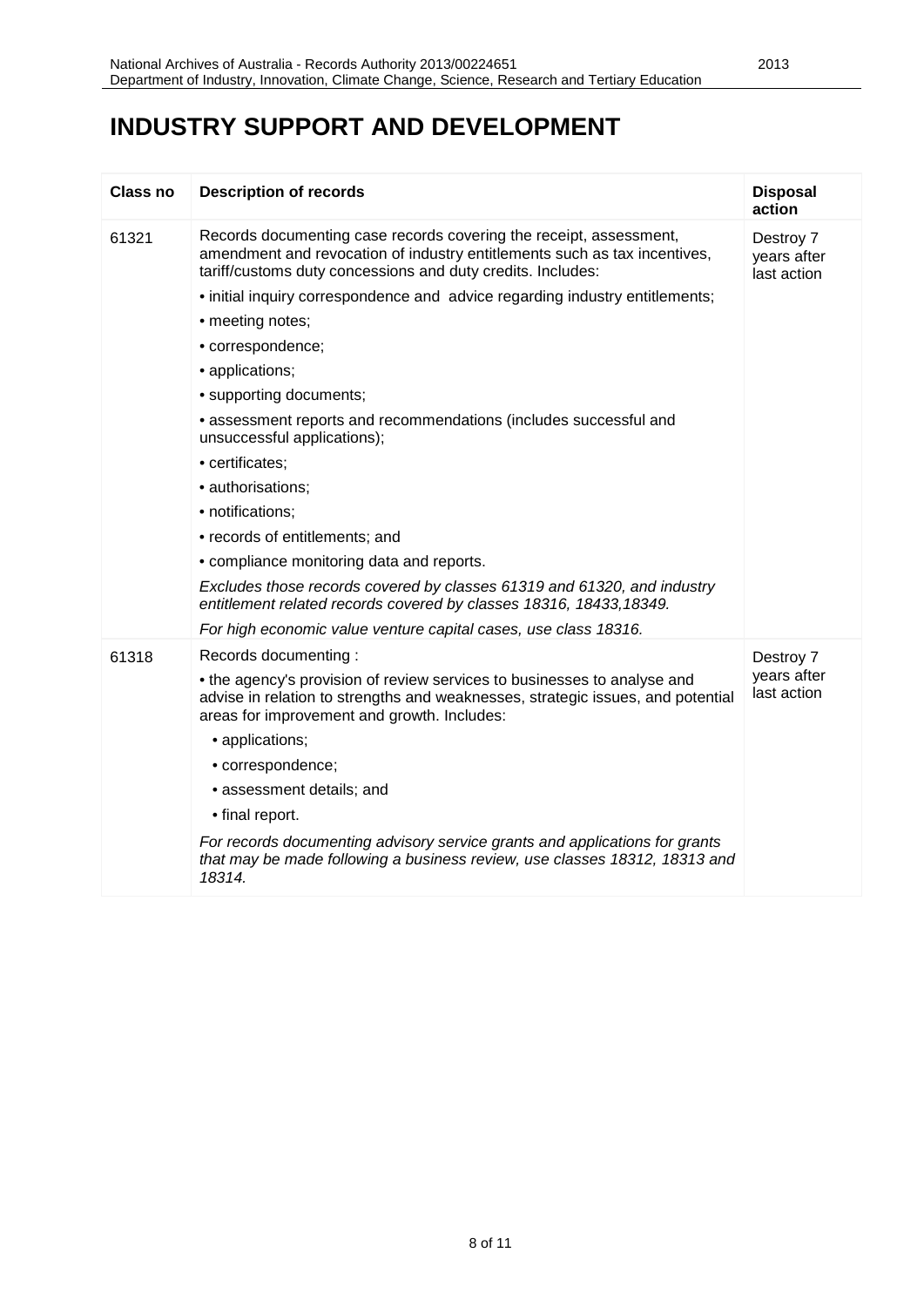### <span id="page-8-0"></span>**METROLOGICAL BUSINESS DEVELOPMENT**

The function of developing the organisation's commercial opportunities relating to metrological services. Includes contracts and agreements for all research, and technology transfer arrangements and confidentiality agreements other than with personnel.

*For the provision of metrological services to external clients, use METROLOGICAL SERVICES.*

| Class no | <b>Description of records</b>                                             | <b>Disposal</b><br>action               |
|----------|---------------------------------------------------------------------------|-----------------------------------------|
| 61322    | Risk register relating to the metrological business development function. | Destroy 20<br>years after<br>superseded |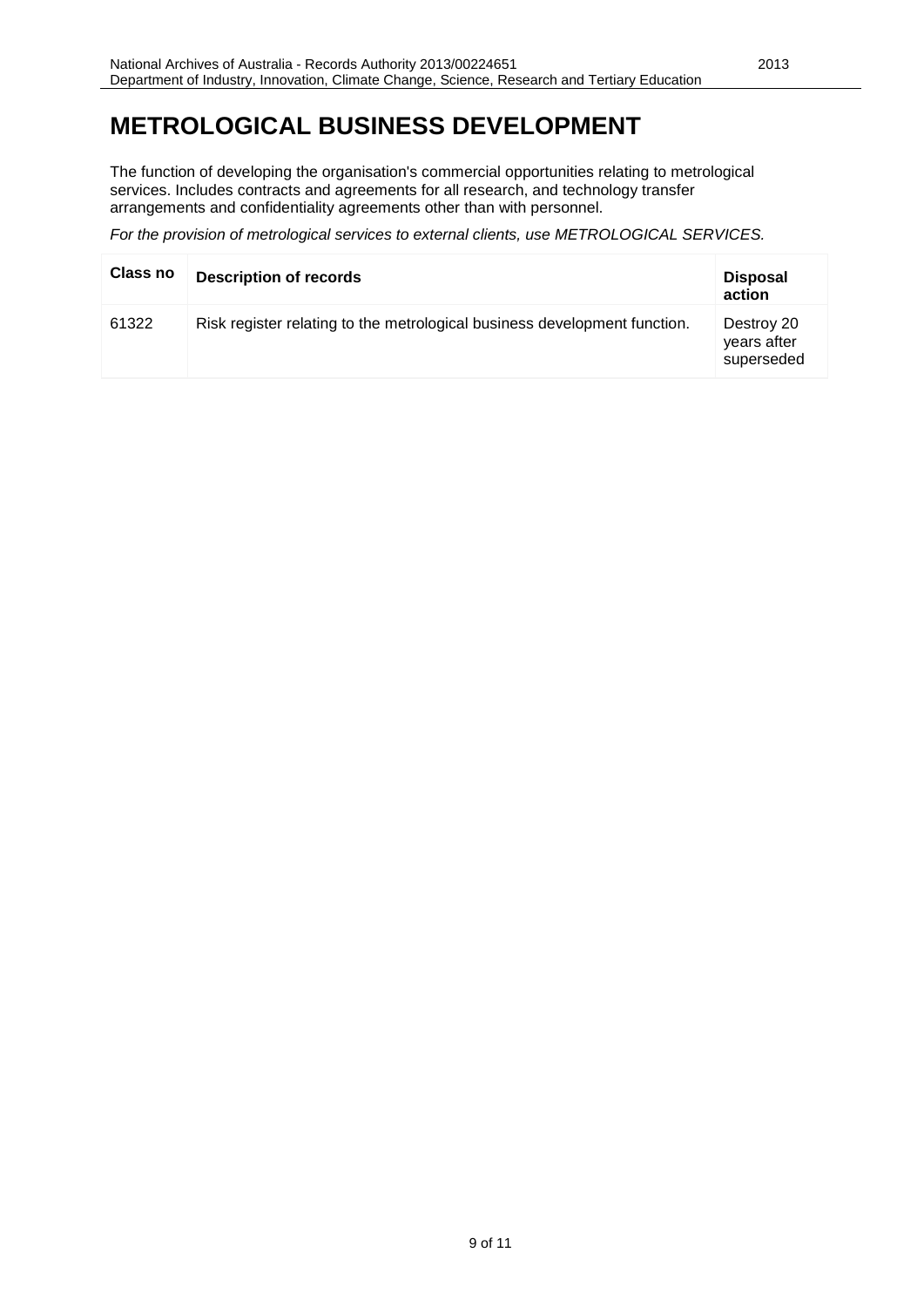### <span id="page-9-0"></span>**METROLOGICAL SERVICES**

The function of providing physical, biological and chemical metrological services. Includes the development of analytical methods, tests and procedures, including measurements and calibration of metrological instruments; analytical services, including analysis of samples and testing of instruments; consulting and training services; the issuing of certificates under trade measurement legislation; proficiency testing; pattern approval, testing and compliance.

*For the development and maintenance of the legal metrology infrastructure including the development of documentary standards, use METROLOGICAL COORDINATION.*

*For quality management of laboratories, use LABORATORY QUALITY MANAGEMENT.*

*For business development activities, use METROLOGICAL BUSINESS DEVELOPMENT.*

*For scientific research, including the development of measurement standards and the construction of specialised equipment, use SCIENTIFIC RESEARCH.*

*For the issuing of certificates in relation to pattern approval, use METROLOGICAL SERVICES - Pattern Approval.*

*For contracts signed to provide consulting services, use METROLOGICAL SERVICES - Agreements.*

*For training provided to other organisations, use METROLOGICAL SERVICES - Training Services.*

| Class no | <b>Description of records</b>                                                                                                                                                                                                                                                                                                                                                                                                                                                                                              | <b>Disposal</b><br>action                |
|----------|----------------------------------------------------------------------------------------------------------------------------------------------------------------------------------------------------------------------------------------------------------------------------------------------------------------------------------------------------------------------------------------------------------------------------------------------------------------------------------------------------------------------------|------------------------------------------|
| 61323    | Original data from calibrations and tests (results), worksheets and field<br>notes, and chromatograms of samples documenting the provision of<br>testing and calibrating services, including forensic, drug, environmental<br>and instrument tests, where the results or nature of the matter could have<br>a major impact on the environment, society, economy or public health, or<br>have other high scientific value, or concern other controversial public<br>issues with far-reaching or international implications. | Retain as<br>national<br>archives        |
| 61325    | Laboratory analyses, raw data and samples, and processed or interpreted<br>data documenting the conduct of contract research services provided by<br>the agency where the research made a major contribution, was<br>controversial, subject to extensive debate or aroused wide interest,<br>involved the use of major new or innovative techniques, or a 'first of a<br>kind' process or product, or significantly improved an existing product or<br>process.                                                            | Retain as<br>national<br>archives        |
| 61324    | Registers of instruments and samples received for testing and calibration.                                                                                                                                                                                                                                                                                                                                                                                                                                                 | Destroy 75<br>years after<br>last action |